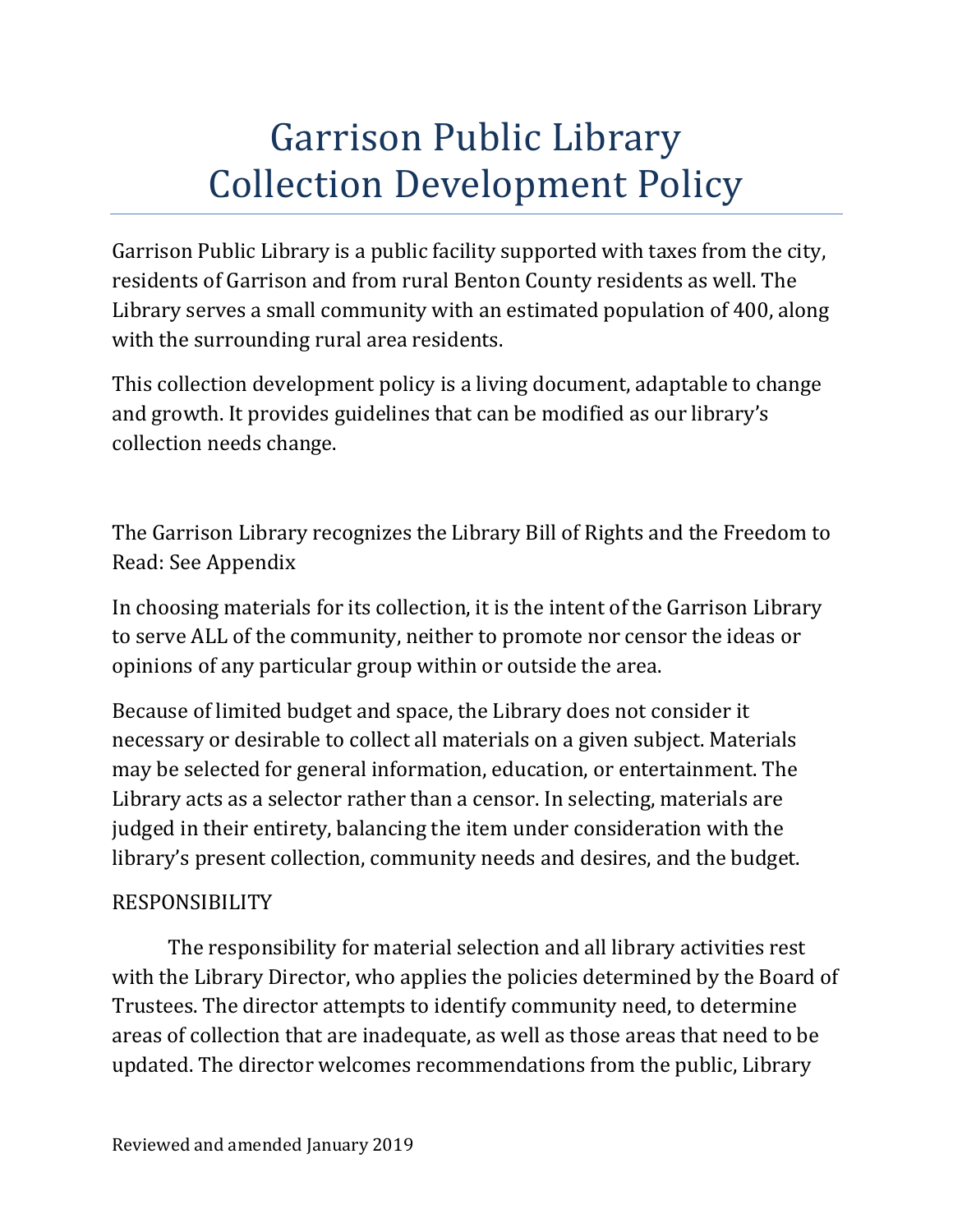Board of Trustees, and staff. These suggestions are given consideration and researched. Such requests are subject to the normal selection criteria.

# LEGAL, MEDICAL, AND RELIGIOUS WORKS

Only those legal and medical works which are useful to laymen will be purchased. Advice in the areas of law or medicine will not be given. Books promoting a specific religious denomination are not to be purchased with tax money.

#### **GIFTS**

Books and other materials may be accepted as gifts, at the discretion of the Library Director and the Library Board. Gifts of money, stocks and bonds, and real estate may be accepted when the conditions attached are acceptable to the Board of Trustees and the City Council. The Library is unable to accept personal property, art objects, portraits, antiques and other museum objects for materials that are not outright gifts.

#### SELECTION AIDS

The Library Director relies on professional and personal review and recommendations as the major sources of information in making acquisitions. No one source is used exclusively.

## USE OF LIBRARY RESOURCES

Each item selected for the library is judged on its own merits. Materials purchased will not be distinguished in any way to show approval or disapproval of its contents or any parts thereof.

A patron who objects to a book or DVD may obtain the form 'Request for Reconsideration' from the Library Director. The completed form will then be submitted to the Director, who will bring it before the Board of Trustees for consideration. The item remains available for use pending final action.